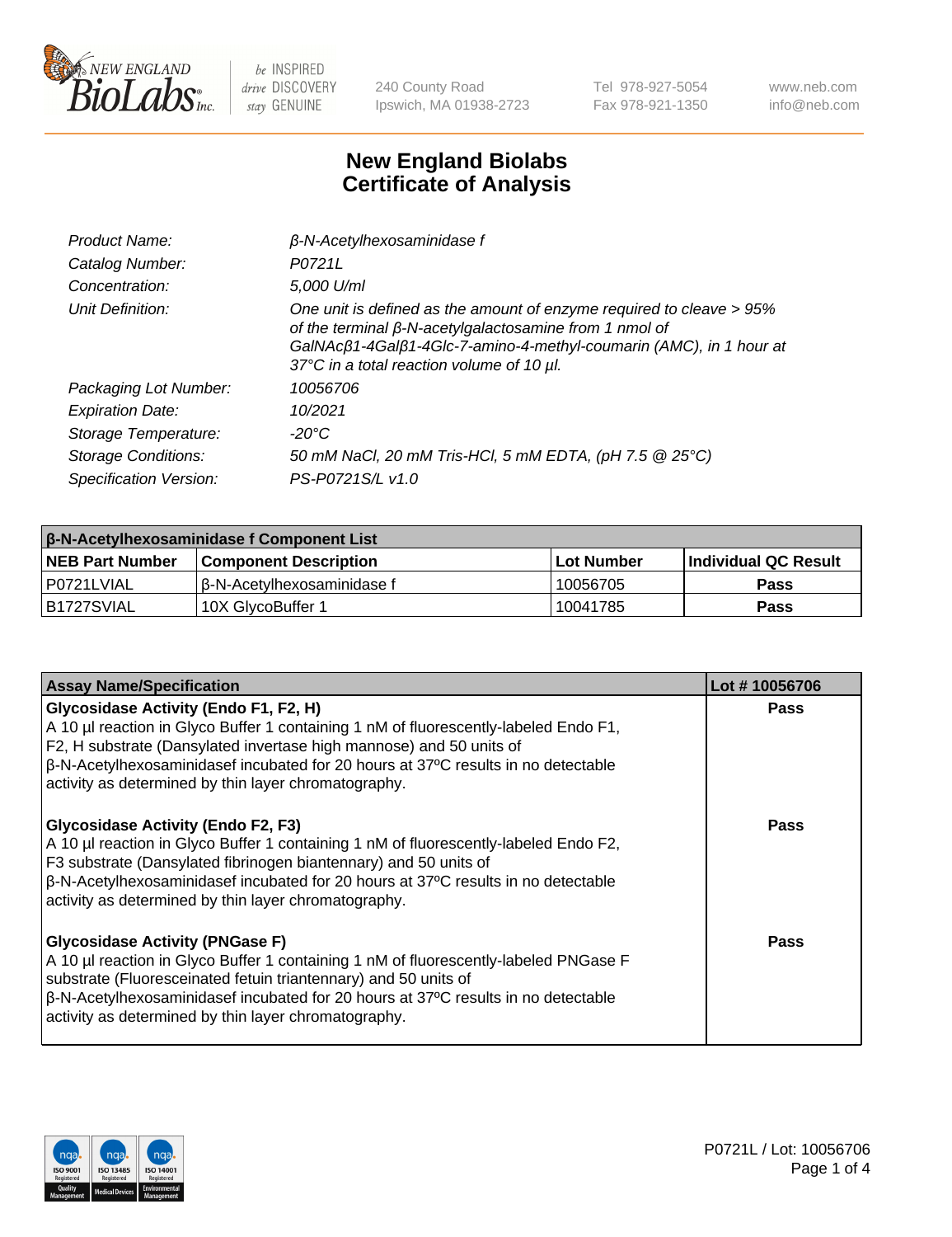

240 County Road Ipswich, MA 01938-2723 Tel 978-927-5054 Fax 978-921-1350 www.neb.com info@neb.com

| <b>Assay Name/Specification</b>                                                                                                                                                                                                                                                                                                                                              | Lot #10056706 |
|------------------------------------------------------------------------------------------------------------------------------------------------------------------------------------------------------------------------------------------------------------------------------------------------------------------------------------------------------------------------------|---------------|
| Glycosidase Activity (α-Glucosidase)<br>A 10 µl reaction in Glyco Buffer 1 containing 1 nM of fluorescently-labeled<br>$\alpha$ -Glucosidase substrate (Glc $\alpha$ 1-6Glc $\alpha$ 1-4Glc-AMC) and 50 units of<br>β-N-Acetylhexosaminidasef incubated for 20 hours at 37°C results in no detectable<br>activity as determined by thin layer chromatography.                | Pass          |
| Glycosidase Activity (α-Neuraminidase)<br>A 10 µl reaction in Glyco Buffer 1 containing 1 nM of fluorescently-labeled<br>α-Neuraminidase substrate (Neu5Acα2-3Galβ1-3GlcNAcβ1-3Galβ1-4Glc-AMC) and 50 units<br>of $\beta$ -N-Acetylhexosaminidasef incubated for 20 hours at 37 $\degree$ C results in no detectable<br>activity as determined by thin layer chromatography. | <b>Pass</b>   |
| Glycosidase Activity (α1-2 Fucosidase)<br>A 10 µl reaction in Glyco Buffer 1 containing 1 nM of fluorescently-labeled<br>α-Fucosidase substrate (Fucα1-2Galβ1-4Glc-AMC) and 50 units of<br>$\beta$ -N-Acetylhexosaminidasef incubated for 20 hours at 37 $\degree$ C results in no detectable<br>activity as determined by thin layer chromatography.                        | <b>Pass</b>   |
| Glycosidase Activity (a1-3 Fucosidase)<br>A 10 µl reaction in Glyco Buffer 1 containing 1 nM of fluorescently-labeled<br>α-Fucosidase substrate (Fucα1-3Galβ1-4GlcNAcβ1-3Galβ1-4Glc-AMC) and 50 units of<br>$\beta$ -N-Acetylhexosaminidasef incubated for 20 hours at 37 $\degree$ C results in no detectable<br>activity as determined by thin layer chromatography.       | Pass          |
| Glycosidase Activity (a1-3 Galactosidase)<br>A 10 µl reaction in Glyco Buffer 1 containing 1 nM of fluorescently-labeled<br>α-Galactosidase substrate (Galα1-3Galβ1-4GlcNAc-AMC) and 50 units of<br>$\beta$ -N-Acetylhexosaminidasef incubated for 20 hours at 37 $\degree$ C results in no detectable<br>activity as determined by thin layer chromatography.               | <b>Pass</b>   |
| Glycosidase Activity (α1-3 Mannosidase)<br>A 10 µl reaction in Glyco Buffer 1 containing 1 nM of fluorescently-labeled<br>α-Mannosidase substrate (Manα1-3Manβ1-4GlcNAc-AMC) and 50 units of<br>β-N-Acetylhexosaminidasef incubated for 20 hours at 37°C results in no detectable<br>activity as determined by thin layer chromatography.                                    | <b>Pass</b>   |
| Glycosidase Activity (α1-6 Galactosidase)<br>A 10 µl reaction in Glyco Buffer 1 containing 1 nM of fluorescently-labeled<br>α-Galactosidase substrate (Galα1-6Galα1-6Glcα1-2Fru-AMC) and 50 units of<br>$\beta$ -N-Acetylhexosaminidasef incubated for 20 hours at 37 $\degree$ C results in no detectable<br>activity as determined by thin layer chromatography.           | <b>Pass</b>   |
| Glycosidase Activity (a1-6 Mannosidase)                                                                                                                                                                                                                                                                                                                                      | <b>Pass</b>   |

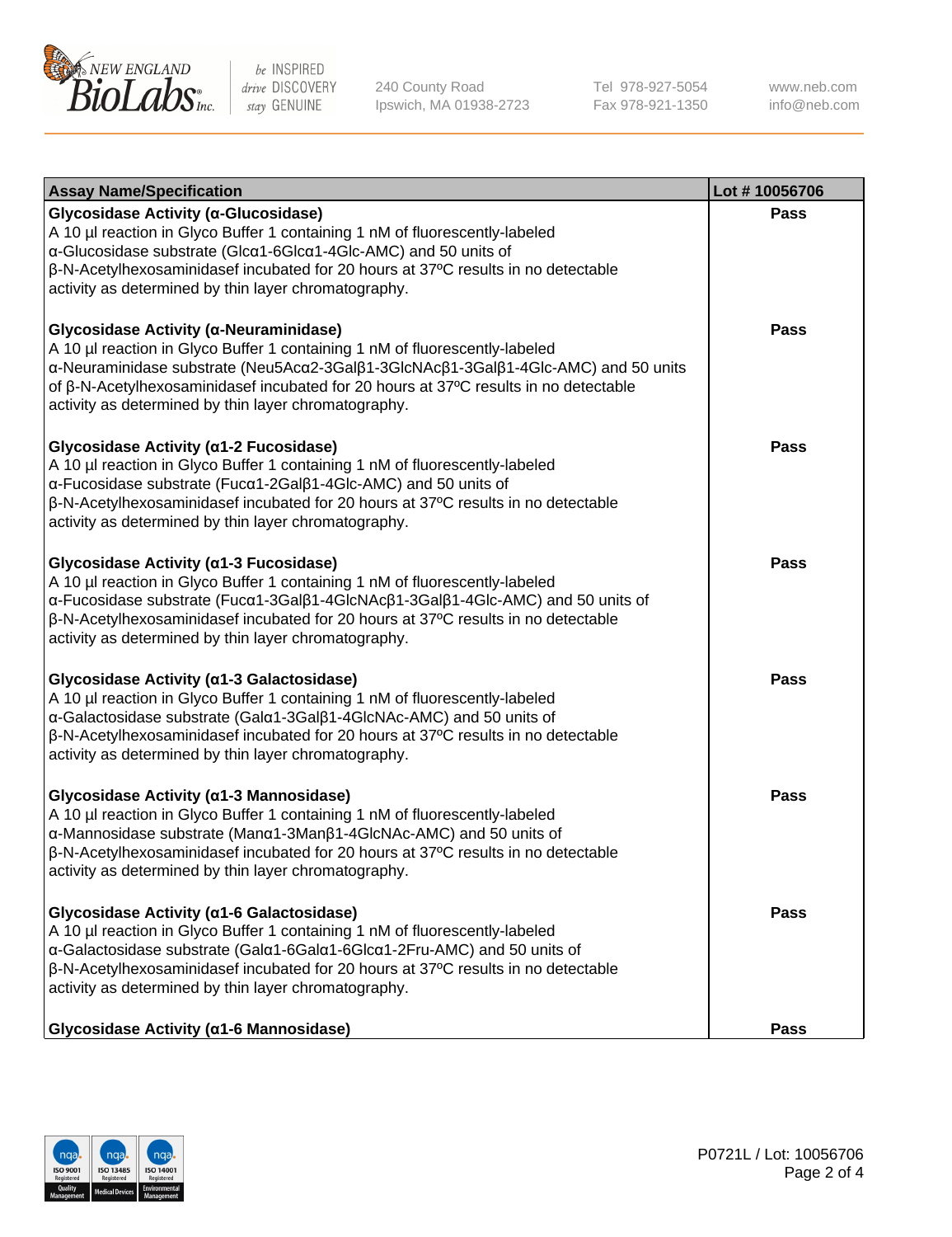

240 County Road Ipswich, MA 01938-2723 Tel 978-927-5054 Fax 978-921-1350 www.neb.com info@neb.com

| <b>Assay Name/Specification</b>                                                                                                                                                                                                                                                                                                                             | Lot #10056706 |
|-------------------------------------------------------------------------------------------------------------------------------------------------------------------------------------------------------------------------------------------------------------------------------------------------------------------------------------------------------------|---------------|
| A 10 µl reaction in Glyco Buffer 1 containing 1 nM of fluorescently-labeled<br>α-Mannosidase substrate (Manα1-6Manα1-6(Manα1-3)Man-AMC) and 50 units of<br>β-N-Acetylhexosaminidasef incubated for 20 hours at 37°C results in no detectable<br>activity as determined by thin layer chromatography.                                                        |               |
| Glycosidase Activity (β-Mannosidase)<br>A 10 µl reaction in Glyco Buffer 1 containing 1 nM of fluorescently-labeled<br>β-Mannosidase substrate (Manβ1-4Manβ1-4Man-AMC) and 50 units of<br>β-N-Acetylhexosaminidasef incubated for 20 hours at 37°C results in no detectable<br>activity as determined by thin layer chromatography.                         | <b>Pass</b>   |
| Glycosidase Activity (β-Xylosidase)<br>A 10 µl reaction in Glyco Buffer 1 containing 1 nM of fluorescently-labeled<br>β-Xylosidase substrate (Xylβ1-4Xylβ1-4Xylβ1-4Xyl-AMC) and 50 units of<br>β-N-Acetylhexosaminidasef incubated for 20 hours at 37°C results in no detectable<br>activity as determined by thin layer chromatography.                    | <b>Pass</b>   |
| Glycosidase Activity (β1-3 Galactosidase)<br>A 10 µl reaction in Glyco Buffer 1 containing 1 nM of fluorescently-labeled<br>β-Galactosidase substrate (Galβ1-3GlcNAcβ1-4Galβ1-4Glc-AMC) and 50 units of<br>β-N-Acetylhexosaminidasef incubated for 20 hours at 37°C results in no detectable<br>activity as determined by thin layer chromatography.        | <b>Pass</b>   |
| Glycosidase Activity (β1-4 Galactosidase)<br>A 10 µl reaction in Glyco Buffer 1 containing 1 nM of fluorescently-labeled<br>β-Galactosidase substrate (Galβ1-4GlcNAcβ1-3Galβ1-4Glc-AMC) and 50 units of<br>β-N-Acetylhexosaminidasef incubated for 20 hours at 37°C results in no detectable<br>activity as determined by thin layer chromatography.        | <b>Pass</b>   |
| <b>Protease Activity (SDS-PAGE)</b><br>A 20 µl reaction in 1X Glyco Buffer 1 containing 24 µg of a standard mixture of<br>proteins and a minimum of 50 units of $\beta$ -N-Acetylhexosaminidasef incubated for 20<br>hours at 37°C, results in no detectable degradation of the protein mixture as<br>determined by SDS-PAGE with Coomassie Blue detection. | Pass          |
| <b>Protein Purity Assay (SDS-PAGE)</b><br>$\beta$ -N-Acetylhexosaminidasef is $\geq$ 95% pure as determined by SDS-PAGE analysis using<br>Coomassie Blue detection.                                                                                                                                                                                         | <b>Pass</b>   |

This product has been tested and shown to be in compliance with all specifications.